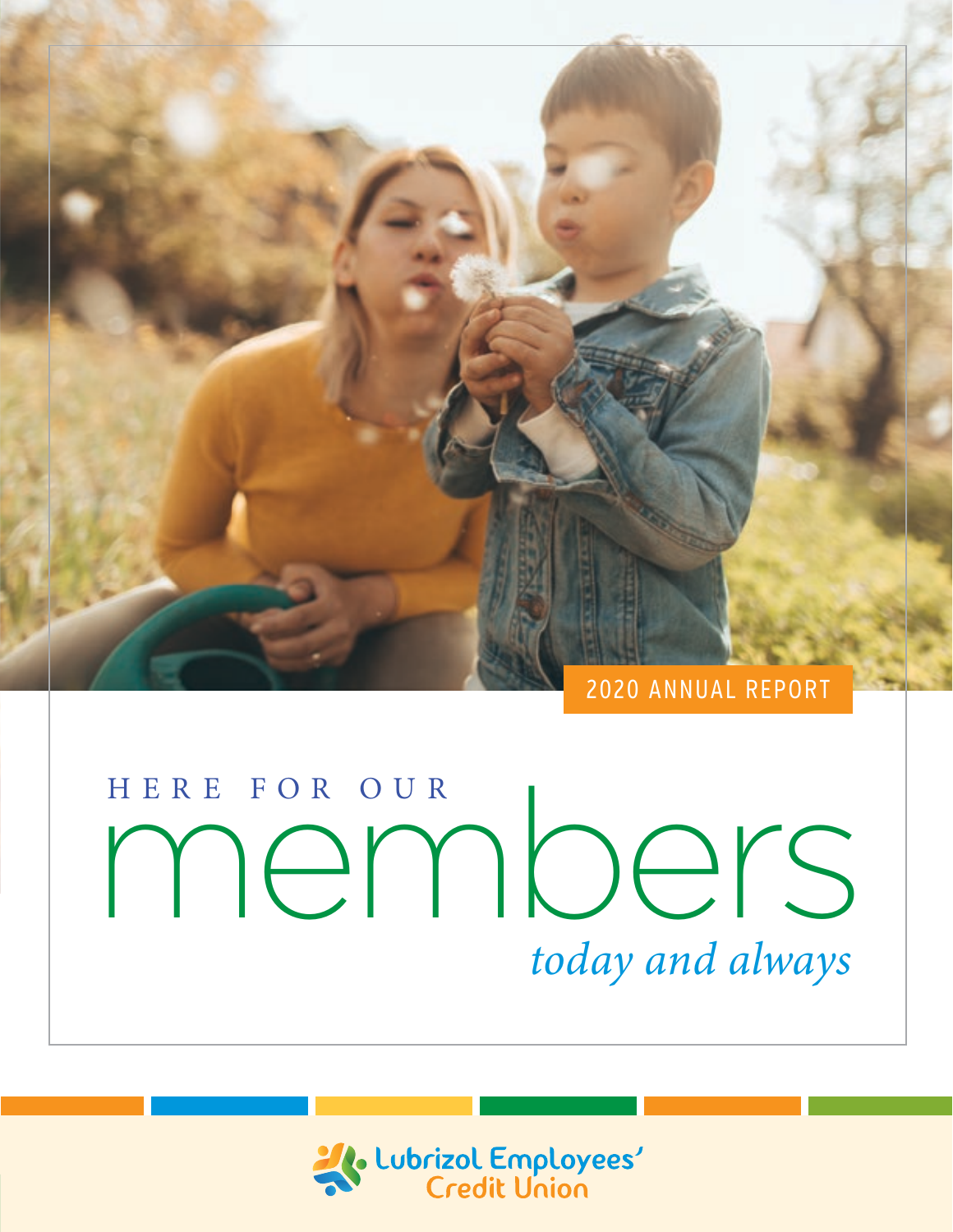## Chairman's Report Welcome! Tonight's meeting is the 67th Annual

The year 2020 is behind us, and it was an eventful year, to say the least, with the COVID virus and the economy. We are all moving forward. Our hearts and prayers go out to those affected by the COVID virus. Hopefully, with the vaccines and all of the safety measures and procedures, we will get back to as near a normal as possible in 2021. That being said, your credit union remains financially strong and the best place for your business. We continue to grow and improve. We believe we are doing the right things. That is because of you, our member, a fantastic staff and a dedicated group of volunteers and Board of Directors.

#### **Economy**

We were extremely lucky that the economy was very strong and unemployment was low going into the COVID pandemic. The drop in the economy as measured by GDP was a drop of -31.4%, but the recovery was the fastest recovery in history with GDP increasing by 33.4%. This was due to the unprecedented stimulus infusion by the government of 11% of GDP. This compares to stimulus infusions in the Great Depression and the 2008-2009 financial crisis of ~7% and ~8.5% of GDP, respectively. The length of time from stock market top to the bottom and back to the top was a record 126 trading days, and the next three occurrences spanned 310-488 trading days. For the full year, GDP was down -3.5%. GDP is predicted to rise +4-5% in 2021 (+5% the highest since 1967). In addition, the Fed is expected to keep interest rates low the next couple years.

#### **Your Primary Financial Institution**

We strive to be your primary financial institution. We had set goals for 2020 but then came COVID, which changed our focus. Your credit union put in place measures and procedures for members to do business safely in person if desired. More importantly, your credit union was very well prepared with our mobile and online services, allowing members

to easily do business remotely and/or online and in person. We emphasized and highlighted our mobile and online services so that both the member and our staff could and can continue to work safely, remotely and efficiently. This is evidenced by the increase in the number of new members, Bill Pay users, and the use of credit and debit cards. Our mobile, online, and electronic services are FREE and include:

- Home banking, direct deposit, Remote Deposit Capture, desktop check deposit scanning of multiple checks, Visa® debit cards and Mastercard® credit cards
- Apple Pay®, Samsung® Pay, Google Pay™ for contactless transactions
- Bill Pay pay bills, send a check to someone or person-to-person transactions
- Account transfers within your accounts online or by phone
- Free ATM withdrawals, including four LZECU ATMs PLUS thousands of free ATMs LOCALLY, nationwide and worldwide
- Online loan applications with DocuSign® ° Including auto, truck, boat, RV, signature, share secured, unimproved property and home equity loans
- And do not forget that we have the best staff to help with your needs in using and troubleshooting these services – they're just a phone call or email away!

With all of these services in one place, your Lubrizol Credit Union can be your primary financial institution without the hassle of multiple apps and multiple online accounts.

#### **Membership**

We have a very strong and active membership and an experienced staff that strives to serve our members.

We continue to grow our membership, which totaled a strong 3,244 at the

end of the year. Home banking and Bill Pay members also had a positive increase in 2020.

Our field of membership has the potential to increase with the primary member Lubrizol employee and ALL relatives. Recruit a relative! We have money to lend with some of the lowest interest rates for loans. Check with Emma and Anita for a new or used auto, truck, boat, RV, signature, unimproved property or home equity loan.

#### **2020 Highlights**

We are proud of the accomplishments that we made in 2020, especially in dealing with COVID:

- Put procedures and measures in place to manage COVID so that members and employees can have a safe and efficient experience both online and in person
- Determined budget for potential new building project
- Began plant newsletter email from the credit union with free financial workshops – which also goes to non-member employees
- Mastercard promo: ScoreCard Rewards
- Mobicint desktop deposit, whereby you can scan multiple checks for deposit

#### **Your Credit Union Looking Forward**

Major goals for 2021 include:

- Update procedures and measures as needed for COVID
- Continue building project: revisit building firms, update budget, build on existing site or remodel or relocate
- Upgrade to contactless debit cards
- Promote LZECU Discount Marketplace
- Update and digitize our account services brochures and new hire pamphlet
- Communicate positive member feedback/stories

#### **Strengths**

Your Lubrizol Employees' Credit Union remains very strong. We are now a \$50+ million credit union. Total assets increased by \$5,383,206 (11.7%) during 2020 and ended the year at \$51,277,160. Total loans decreased 1.9% (\$461,638) and totaled \$23,366,394 at the end of the year. A total of \$608,018 was added to our capital during the year. Capitalto-asset ratio at the end of the year was very strong at 13.5%. More members were saving and paid off loans this past year.

#### **Summary**

COVID was a major challenge this past year, but Lubrizol Employees' Credit Union met the challenges head on and remains strong. This is confirmed by the positive annual examination by the State of Texas Credit Union Department (TCUD). It is also confirmed by the positive examination by the outside auditor we use each year to examine the financials. We have always strived to be the BEST credit union in the State of Texas. Each year, we improve and grow your credit union.

Make your credit union your PRIMARY financial institution. Our offerings of mobile and online services are in one place and eliminate the hassle of multiple mobile apps and online services. PLUS, we have a fantastic staff that you can call personally for help and troubleshooting. With our strong and supportive membership, an exceptional staff led by Rose and a group of dedicated volunteers, we are positioned for continued growth and improvement.

In closing, I want to recognize our exceptional staff: Rose, Susie, Emma, Hedda, Agatha, Charlie, Michele and Anita.

On behalf of your Board of Directors,

Rich Miller Chairman of the Board

#### MISSION

Our mission is to build lifelong relationships through family friendly service and provide beneficial, progressive financial services.

#### VISION

Our vision is to be the financial services provider of choice, enriching the lives of our members and employees.

#### CORE VALUES

- » Excellent Member Service
- » Honesty
- » Integrity
- » Trust & Respect
- internally & externally » Open/Candid with those we serve internally & externally
- » Safety/Soundness/ Financial Strength
- » "People Helping People" philosophy
- » Community responsibility

Adhering to our core values guides us to treat others with the courtesy and respect that we wish for ourselves. LZECU believes that through these actions we can achieve our primary goal of delivering an excellent member experience at all times.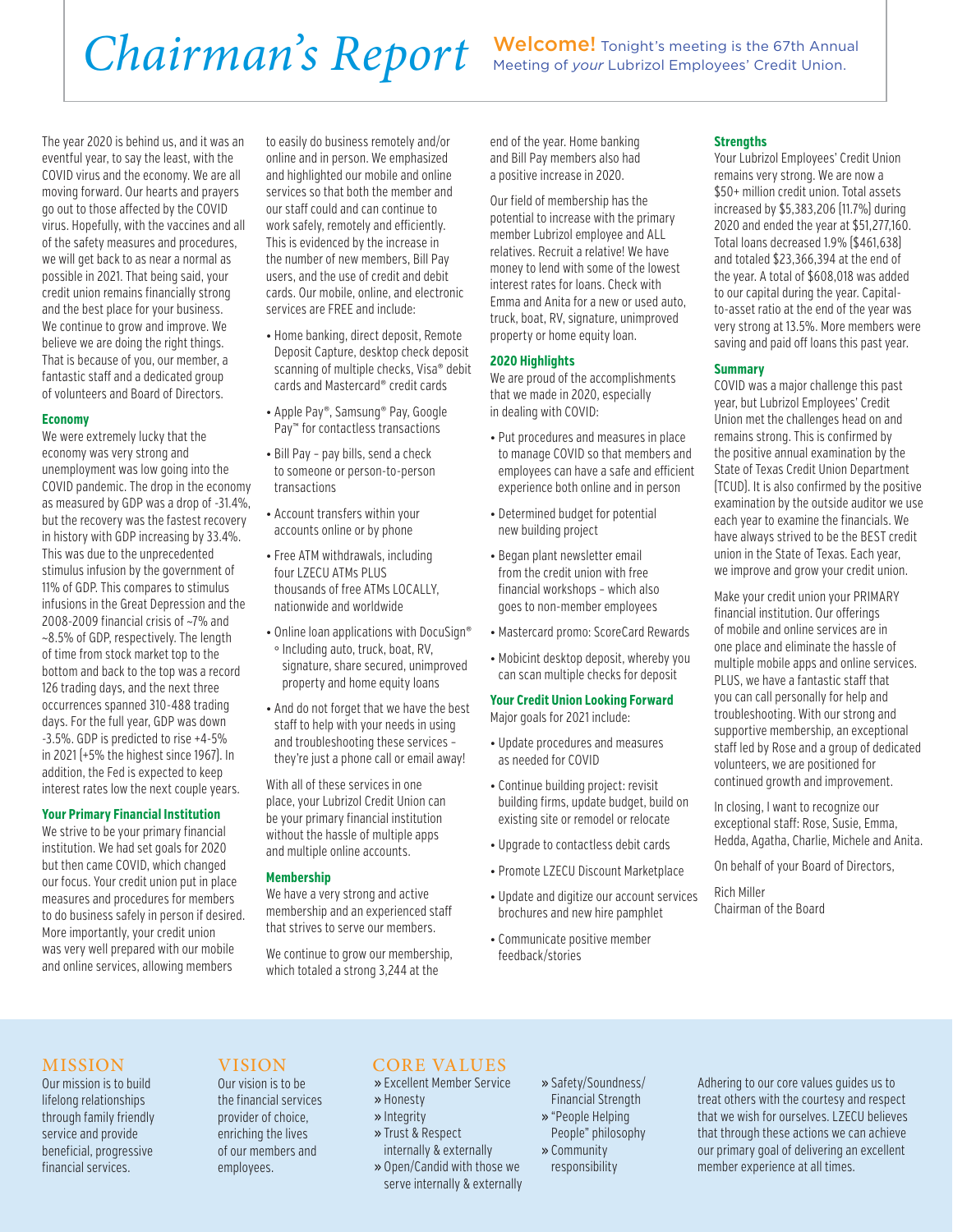#### TRESURER'S REPORT

Following an unprecedented year, LZECU performed exceedingly well. Despite lower investment interest rates and a challenging economy, Net Income was up 43% year over year and up 47% compared to plan at \$608,018 for the year. Eclipsing the \$50 million mark for the first time in LZECU's history, Total Assets rose by nearly 12% to \$51,277,160. Loan Balances decreased 2% to \$23,366,394, and \$147,889 was distributed to members in the form of dividends. Operating Expenses were 8.5% under budget at only \$1,313,255.

Though LZECU's "peer" group is now defined as other credit unions with Total Assets of \$50 million – \$100 million, LZECU continues to outperform peers as measured by most financial ratio measurements: LZECU's Net Operating Expense Ratio of only 1.74% vs. peer of 2.45% (LZECU is more efficient), Net Worth Ratio of 13.51% vs. peer of 11.37% (LZECU is more stable), and Operating Return on Assets Ratio of 1.4% vs. peer of only 0.63% (LZECU is more profitable).

LZECU continues to provide outstanding service and membership value while remaining a strong and financially stable institution. Audit ratings from third-party examiners routinely rate LZECU well in all measured categories. LZECU's investment portfolio is closely managed to balance return with stability, and key financial indicators are monitored to allow for course adjustment as necessary. LZECU continues to remain well positioned to provide superior and affordable service to all its members for years to come.

Joseph J. Morris Treasurer, LZECU

#### **SUPERVISORY** COMMITTEE'S REPORT

Appointed by the Board, the role of the Supervisory Committee is to perform audit oversight on behalf of the Board of Directors.

This Supervisory Committee is responsible for ensuring that the credit union meets required financial reporting objectives and follows all necessary procedures to protect members' assets. The Committee employs certified public accountants to perform auditing, account verification and other work under its supervision. To carry out these responsibilities, the Supervisory Committee completed four key activities in 2020:

- The Committee contracted A. John Weaver and Associates to conduct a comprehensive annual audit for the period ending December 31, 2019. Results of this audit indicate that proper practices and procedures are being followed and that accounting records accurately reflect operation of the credit union.
- The last State Examination conducted was through the period ending June 30, 2020.
- A. John Weaver and Associates also conducted the biennial Verification of Member Accounts for the period ending December 31, 2020, with no findings.
- The Committee completed a full verification of cash on hand at the credit union for the 2020 calendar year. No significant discrepancies were found.

In accordance with Texas Finance Code, the Texas Credit Union Department conducted their annual examination of books and records for the period ending December 31, 2019. The Committee is pleased to report that Lubrizol Employees' Credit Union continues to operate in a financially sound manner and remains dedicated to serving its members.

James Garza Supervisory Committee Chairman

| statement of<br>financial condition   |              |              |
|---------------------------------------|--------------|--------------|
|                                       | 2020         | 2019         |
| <b>Assets</b>                         |              |              |
| Loans                                 | \$23,366,394 | \$23,828,032 |
| Cash                                  | \$3,504,781  | \$2,896,381  |
| Investments                           | \$23,242,145 | \$18,003,642 |
| Building & Land                       | \$45,016     | \$45,016     |
| <b>Other Fixed Assets</b>             | \$28,980     | \$26,922     |
| Other Assets                          | \$1,089,844  | \$1,093,961  |
| <b>Total Assets</b>                   | \$51,277,160 | \$45,893,954 |
| <b>Liabilities &amp; Equity</b>       |              |              |
| <b>Member Shares</b>                  | \$43,996,483 | \$39,092,068 |
| Liabilities                           | \$342,371    | \$471,598    |
| Reserves                              | \$749,468    | \$749,468    |
| <b>Undivided Earnings</b>             | \$6,188,838  | \$5,580,820  |
| <b>Total Liabilities &amp; Equity</b> | \$51,277,160 | \$45,893,954 |
| income and expense statement          |              |              |
| Interest on Loans                     | \$1,259,262  | \$1,234,862  |
| Income from Investments               | \$411,022    | \$482,213    |
| Other Income                          | \$398,878    | \$335,846    |
| <b>Total Income</b>                   | \$2,069,162  | \$2,052,921  |
|                                       |              |              |
| <b>Operating Expenses</b>             | \$1,313,255  | \$1,377,660  |
| <b>Dividends</b>                      | \$147,889    | \$250,495    |
| <b>Total Expenses</b>                 | \$1,461,144  | \$1,628,155  |
| <b>Net Income</b>                     | \$608,018    | \$424,766    |
| member statistics                     |              |              |
| <b>Total Members</b>                  | 3,244        | 3,182        |

# Total IRAs 138

Total Share Draft Accounts 1,774 1,708

#### **GEN**

- » Ascertain Quorum
- » Minutes of Last Annual Meeting
- » Reports to the Membership
	- » Elections
- » Unfinished Business
- » New Business
- » Door Prizes
- » Adjournment